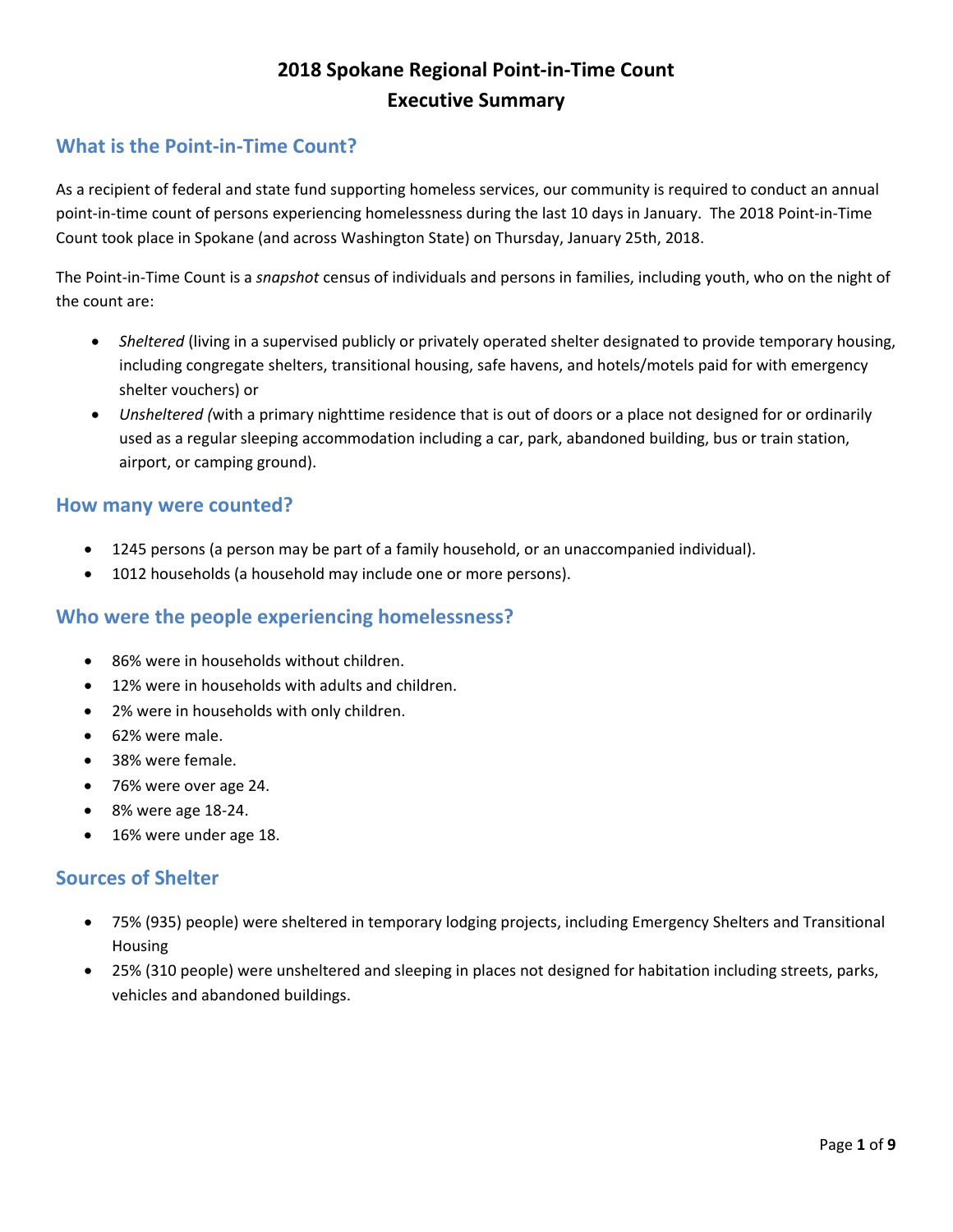### **Reasons for Homelessness**

Survey takers were asked to report the primary reasons for their homelessness. This is a methodology change from previous years in that survey takers were prompted to select only one reason. The hope is that this will force prioritization of needs that will, in turn, provide more meaningful and actionable data. The ten most common reasons reported were:

- Lack of Income (74 households)
- Family Conflict (46 households)
- Lack of Affordable Housing (46 households)
- Drug Use (42 households)
- Alcohol Use (33 households)
- Evicted (31 households)
- Fleeing Domestic Violence (29 households)
- Mental Health Problem (24 households)
- Other (24 Households)
- Family Rejection (19 households)

#### **Veteran Homelessness**

- 96 veterans were counted during the 2018 Point-in-Time Count.
- 98% were in households without children.
- 2% were in households with adults and children
- 95% were male and 5% were female
- 70% were sheltered in temporary lodging projects.
- 30% were unsheltered and sleeping in places not designed for habitation.

#### **Chronic Homelessness**

For purposes of the 2018 Point-in-Time Count, chronic homelessness is defined by the presence of a disabling condition *and* either a history of repeated episodes of homelessness or long duration of continuous homelessness (at least one year). Our community counted:

- 249 chronically homeless individuals who were either unsheltered or staying in Emergency Shelters.
- 16 chronically homeless families with adults and children who were either unsheltered or in Emergency Shelters.

#### **Other Homeless Subpopulations**

- 307 adults counted are experiencing serious mental illness.
- 184 adults counted have a substance abuse condition.
- 121 people counted are survivors of domestic violence.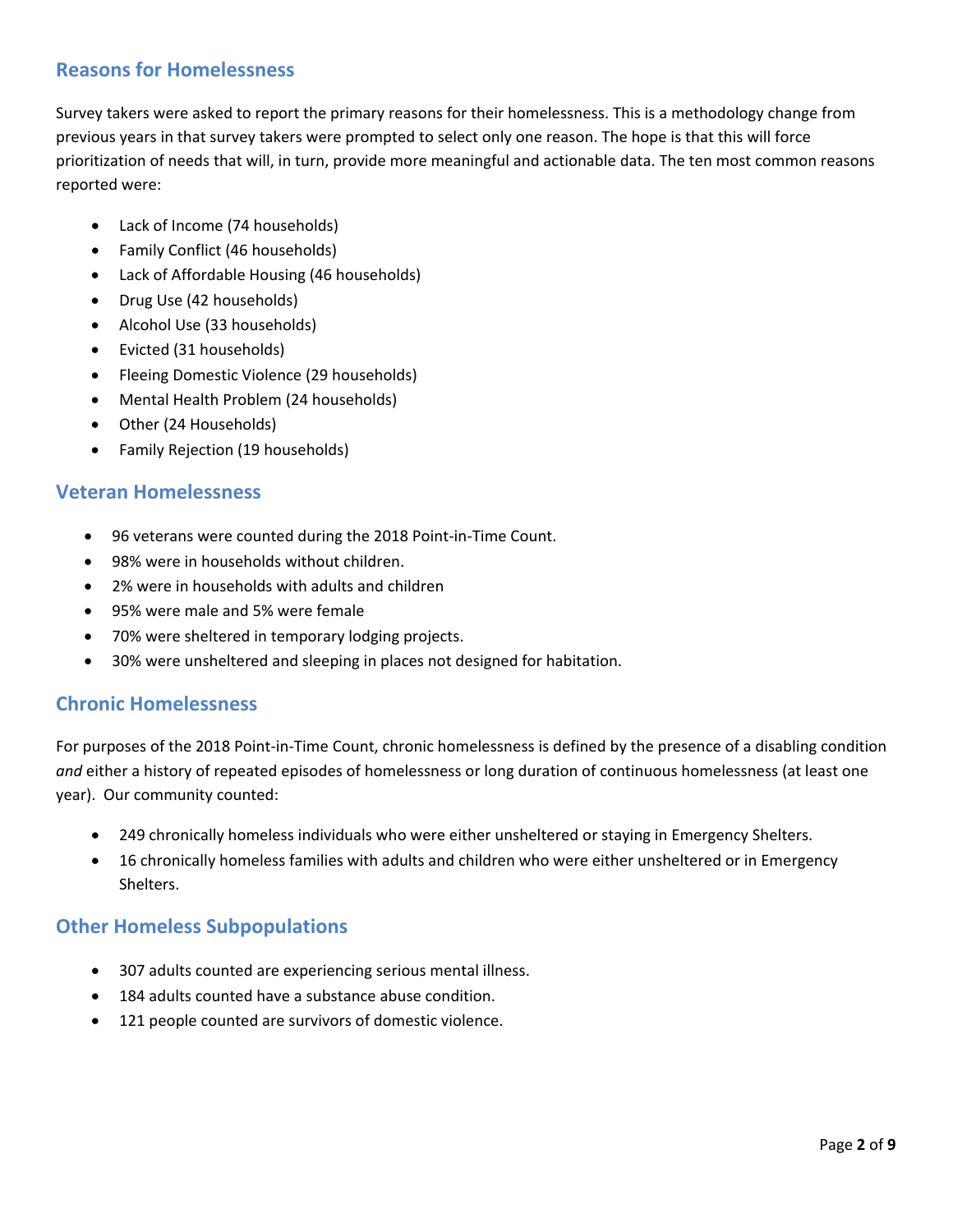### **Some Important Point-in-Time Count Trends**

- Family homelessness continues to trend downwards from 2011, despite a slight increase in the 2018 totals.
- Individual household totals continue to trend upwards. 2018 (874) represents the highest single count of individuals since 2009. It is worth noting that the 2017 count was the previous highest total for individuals.
- Our community counted 96 total veterans in 2018, representing a 19% decrease in the overall total; 29 unsheltered veterans were counted, 20 more than were counted in 2017 (9). The unsheltered veteran count, while small, has been trending upwards since 2012. More engagement from veteran service providers, increased media attention and outreach, and a broader geographical area being covered likely had a big role to play in the increase.
- Our community counted 310 unsheltered persons in 2018, a 125% increase over our 2017 count and the largest number counted since the tracking of PIT data began in 2009. 264 were counted within the City of Spokane, where past PIT count efforts have largely focused. The remaining distribution is as follows: 28 (Spokane Valley), 12 (Deer Park), Cheney (5), and Fairwood (1). The biggest single factor contributing to the increase in the unsheltered count is attributed to the greatly increased geographical coverage, additional volunteers and outreach teams, and the inclusion of new agency partners based out of the surrounding communities.
- Those identifying as having severe mental illnesses decreased slightly in 2018 (307) from the previous all-time high in 2017 (329), but this represents only a slight deviation from an upwards trend that started in 2013.
- Chronic substance abuse use surveyed lower in 2018 (184) from the all-time high set in 2017 (229). The 2018 numbers are more consistent with the long-term averages and available longitudinal data.
- In 2018, our community counted 121 survivors of domestic violence. This upwards swing breaks a three year trend downward.
- 249 chronically homeless individuals were counted in 2018, representing a decrease over 2017 numbers (292), but still well above the all-time low of 74 counted in 2011. Chronic homelessness for both singles and families has trended upwards since 2011.

## **2018 Point-in-Time Methodology – Key Strategies**

- Over 30 different agencies throughout Spokane County participated in the 2018 Point-in-Time Count including social service and housing providers, healthcare providers, faith-based organizations, outreach professionals and local governments.
- Social media (e.g. Facebook and Twitter) and a more formal communications outreach effort to local media improved community awareness.
- Two additional dedicated department staff were provided to help with coordination and communication. This added capacity proved crucial to the expanded effort!
- An increased emphasis was placed on volunteer recruitment in an effort to increase geographic coverage. City staff worked with local universities to encourage participation by MSW (Master of Social Work) and BSW (Bachelors in Social Work.) This effort resulted in a 100 additional volunteers to assist with data collection.
- Point-in-Time Count data was sourced from Spokane's Homeless Management Information System (HMIS) and via the Counting Us mobile data collection tool built and supported by Simtech Solutions, LLC, virtually eliminating the use of paper collection forms and allowing for immediate access to the data.
- The 2018 Point-in-Time Count Data Collection Form, via the Counting Us app, was revised for ease of use and consistency with data collection practices suggested by past PIT steering committees and identified as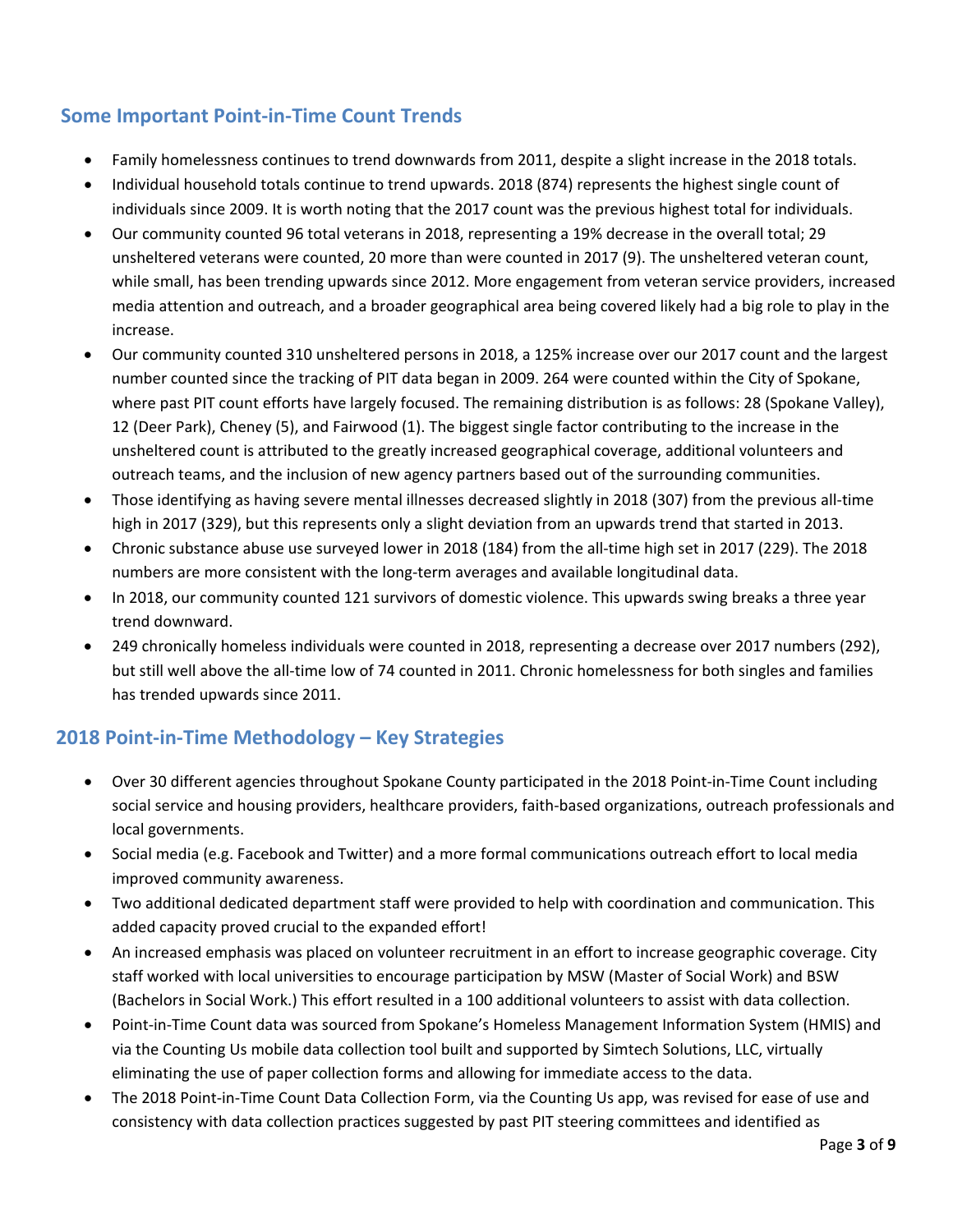strategically valuable to the community by the HMIS Team. Local priorities and initiatives were supported through the use of customized data collection points such as: the number of ER visits, location of last permanent residence, total months residing in the Spokane community, the primary reason for homelessness, etc.

- For improved data quality and control, sheltered persons were only counted at the Emergency Shelter or Transitional Housing facilities they were staying at on the night of the Point-in-Time Count. Additionally, city staff monitored the app as each survey was submitted to correct errors and direct volunteers. Furthermore, volunteers were trained on engagement strategies and questions were included on the survey to help ensure that each survey taker was only counted once.
- Those that identified their living situation as 'doubled up' were allowed to complete surveys. This additional data point, in conjunction with diversion and prevention program data available in the HMIS, will help provide a more complete picture on the number that are in unstable housing situations or are at risk of homelessness.
- Youth-specific magnate, such as a VR experience at the Downtown Library, events were held to draw-in youth that either might be experiencing homelessness or were interested in learning more about the subject. It is well known that homeless youth tend to rely on living situations that would meet the definition of 'doubled up', meaning that they're staying with friends or other family.
- Closer coordination and communication with Spokane County schools resulted in the placement of posters and educational flyers in area schools, resulting in more effective outreach and education regarding available homeless services and the importance of the PIT Count.

**Point-in-Time Count Trends – Selected Charts: Persons and Shelter Type**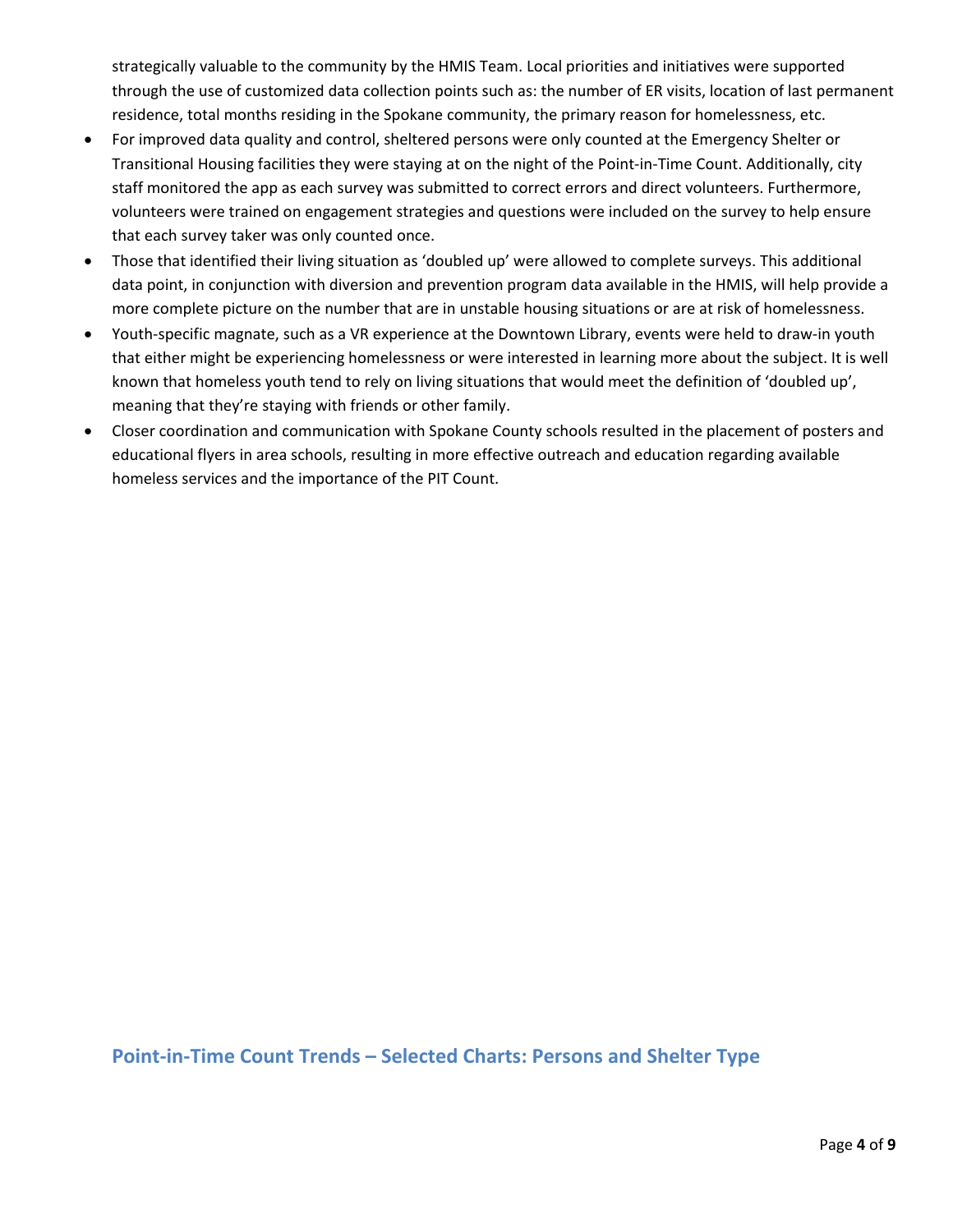

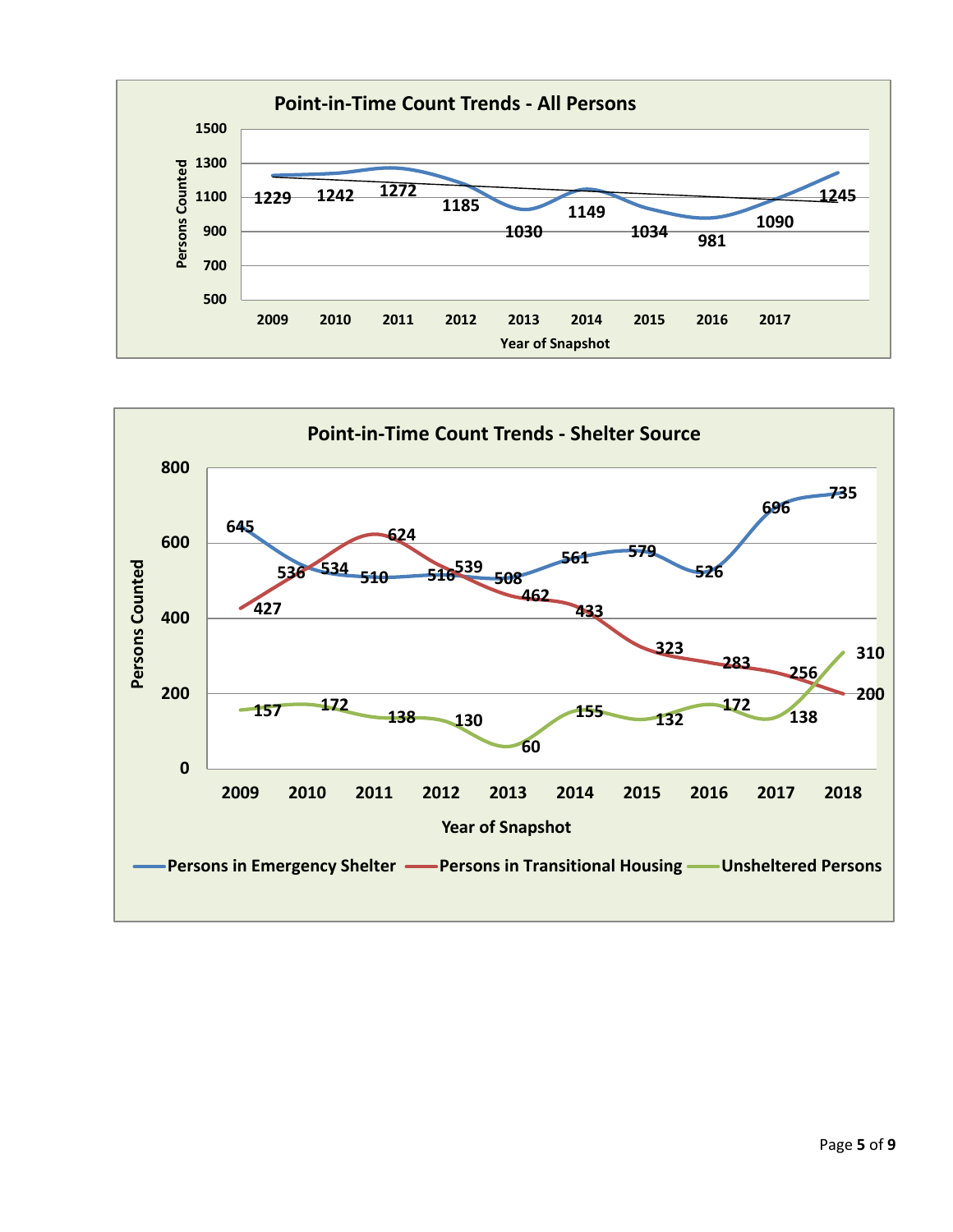

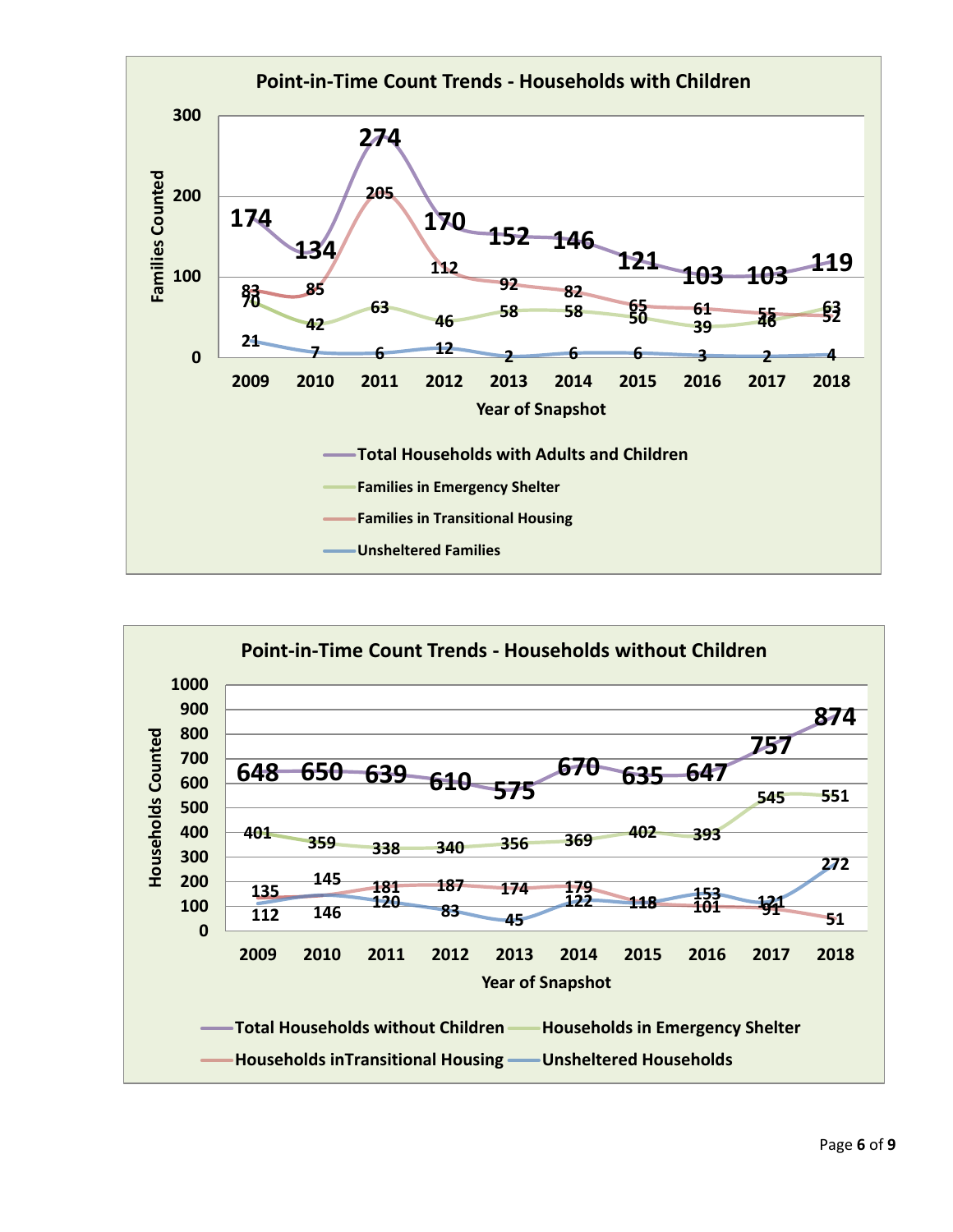



**Point-in-Time Count Trends – Selected Charts: Special and other Sub-Populations**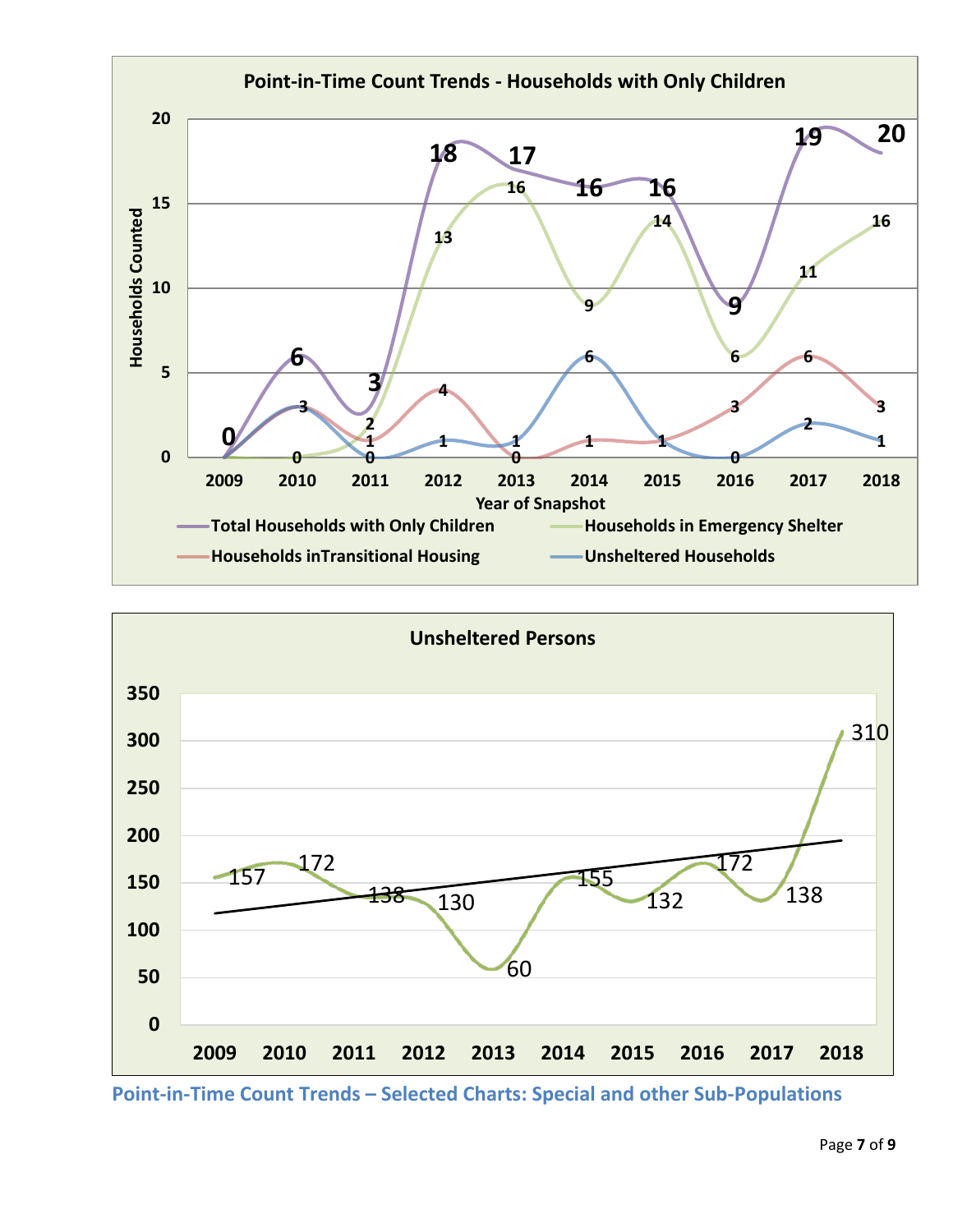